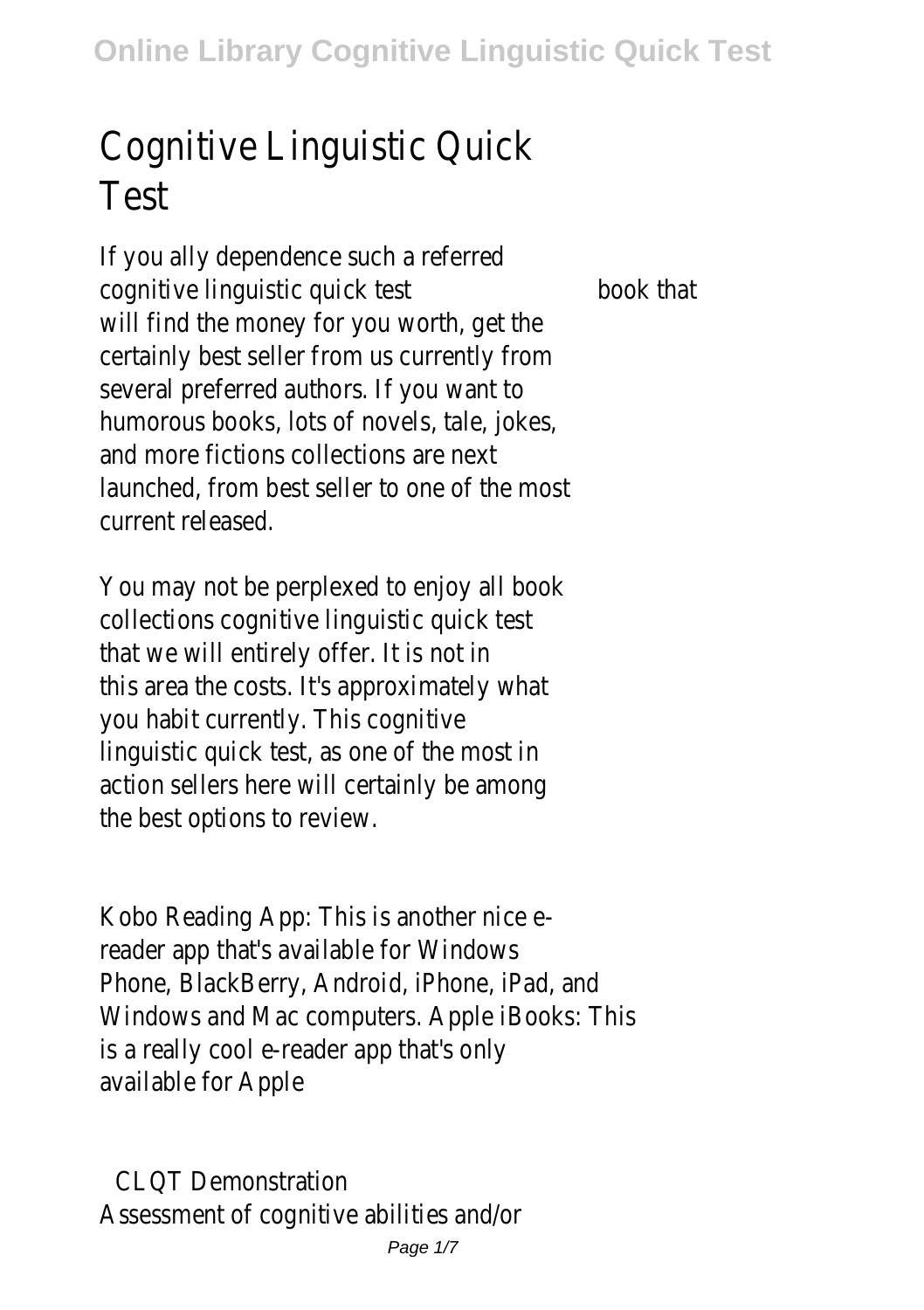achievement, for use with children and adults Cognitive linguistic quick test scores. The WJ-III Achievement Test is probably the most often recommended individual achievement test for gifted children, thanks to its high ceilings (past high school levels). Cognitive linguistic quick test scores

CLQT Product Brochure - Pearson Clinical NA the Cognitive Linguistic Quick Test Plus (CLQT+) Presented by: Amy Schulenburg Pearson Clinical Assessment 2 Cognitive Linguistic Quick Test – Plus (CLQT+) • Approx 15 -30 mins to administer • Ages 18-89 •The CLQT was designed to quickly assess strengths and weaknesses in five

Assessing Cognition using the Cognitive Linguistic Quick ...

Symbols Trials Generative Naming Design Memory Mazes Design Generation Content Validity Tasks were chosen because research showed they tapped into specific cognitive and language skills being targeted Construct Validity Two studies were completed to test construct validity - in

 $CIOT+ 7/26/17$  - Pearson Assessments Welcome to the new Pearson Assessments website. To provide a better user experience, we have combined all Clinical and Classroom Assessment Products to this website. Pearson's clinical assessments provide valuable insights for professionals in<br>Page 2/7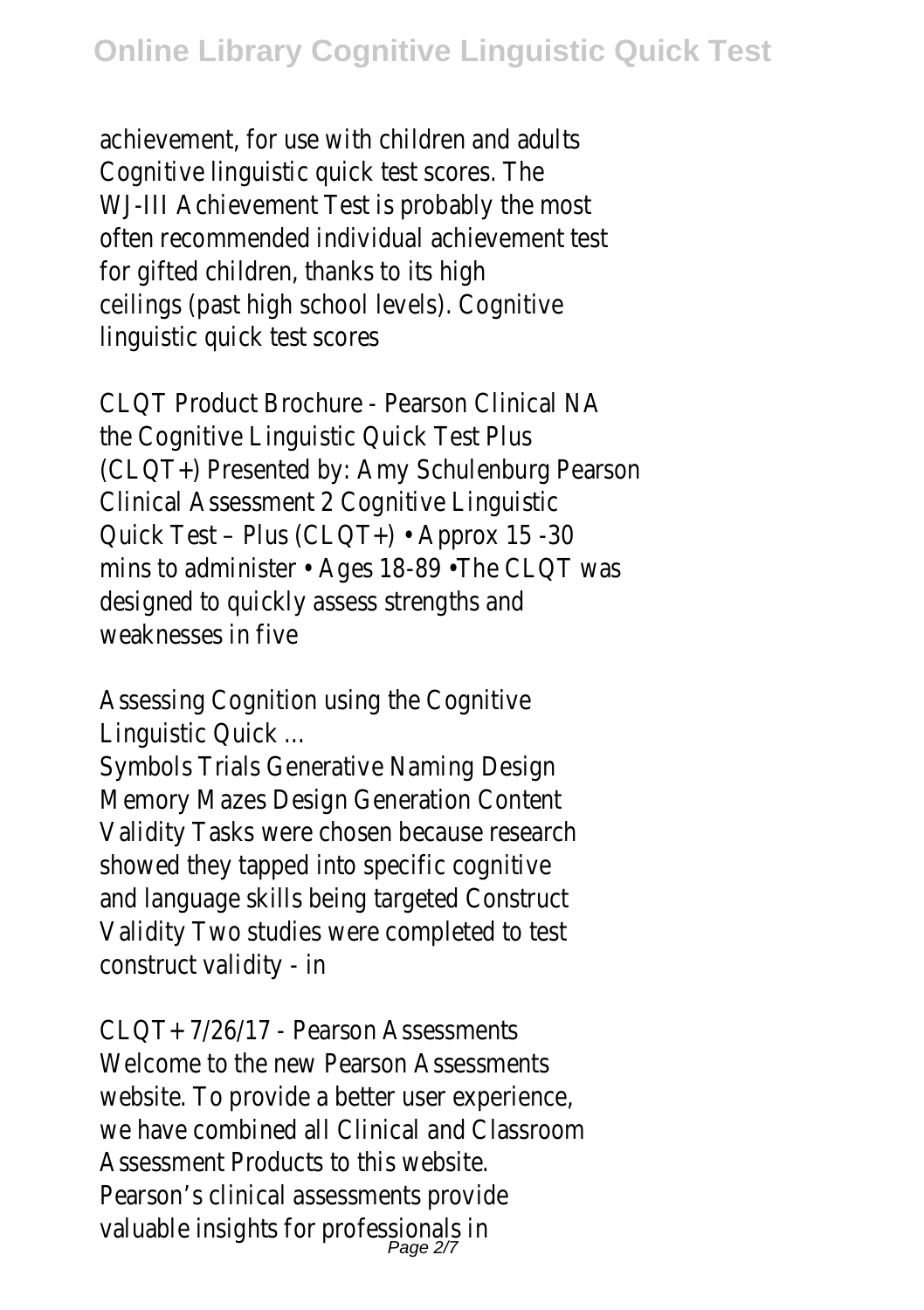## **Online Library Cognitive Linguistic Quick Test**

psychology, education, speech language pathology, occupational therapy, early childhood, and other ...

Cognitive Linguistic Quick Test Scores I have received this question a lot lately and so I decided I would share with you my version of what I do as a quick assessment of cognitiv. Quick Cognitive Linguistic Assessment for Acute Care SLP's - Pinned by @PediaStaff – Please Visit ht.ly/63sNt for all our pediatric therapy pins See more

Cognitive Linguistic Quick Test-Plus (CLQT+) | Pearson ...

The Cognitive Linguistic Quick Test (CLQT) measures the status of cognitive-linguistic functioning in five cognitive domains (Attention, Memory, Executive Functions, Language, and Visuospatial Skills) in English and Spanish-speaking adults ages 18–89 with known or suspected neurological dysfunction.

Cognitive Linguistic Quick Test The criterion-referenced Cognitive Linguistic Quick Test (CLQT™+) quickly assesses strengths and weaknesses in five cognitive domains, and adds an optional administration path for people with aphasia.

Cognitive Linguistic Quick Test by Jennifer Jurgenson on Prezi \*This assessment review was compiled by our<br>Page 3/7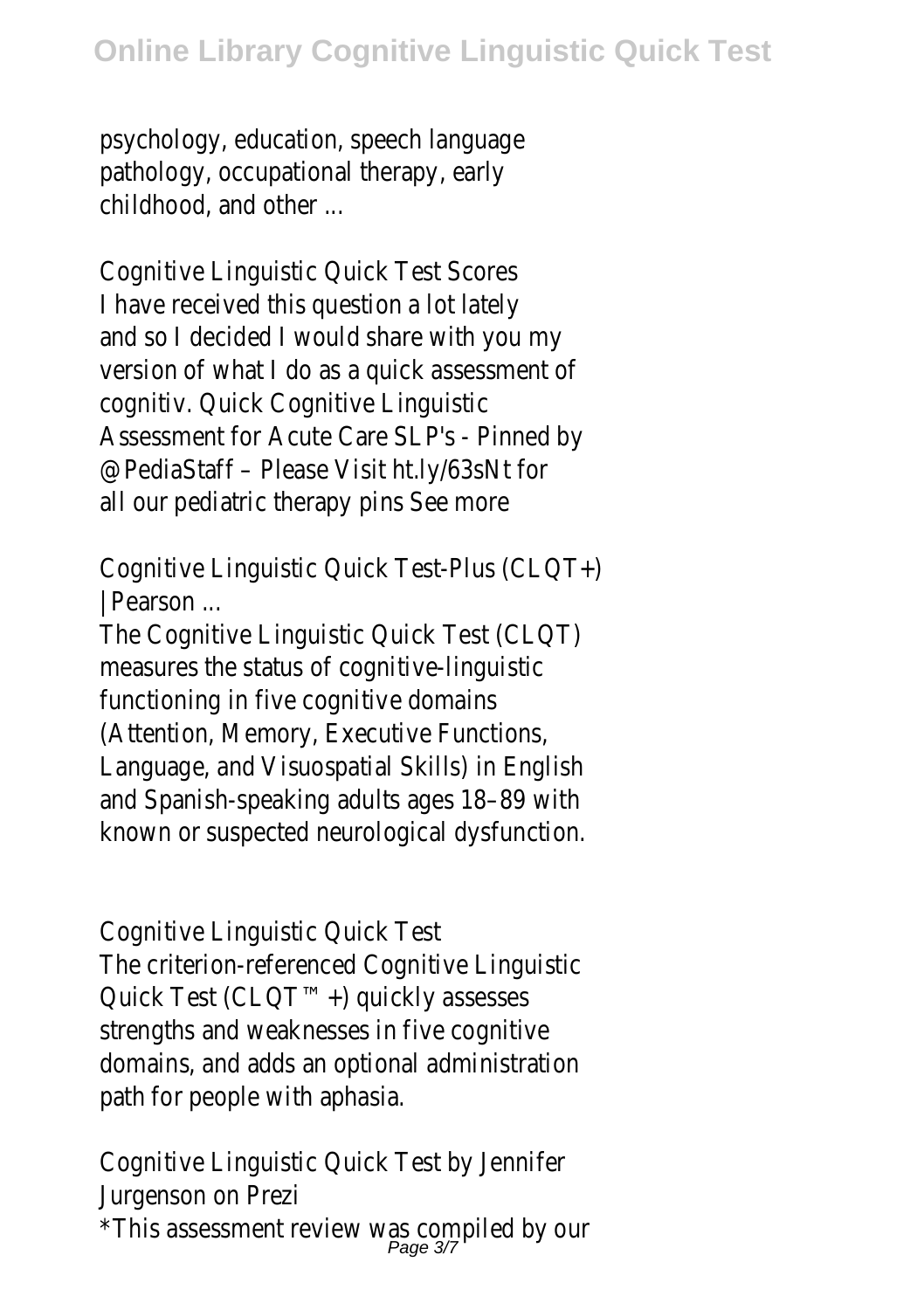students and is intended to be used as a guide in assisting clinicians. We encourage you to review the evaluations and assessments for yourself to guarantee the most accurate and updated information. I. General Information Title of the test: Cognitive Linguistic Quick Test (CLQT)

Adult Assessment Template: Language/Cognitive ...

The Cognitive Linguistic Quick Test (CLQT) has been proven to be a faster, inexpensive and correct screening test of cognitive function in patients, according to research presented here at the American Academy of Neurology (AAN) Annual Meeting. The outputs of the CLQT in 25 patients (mean age 65.3 years; 63.5% male) were compared to multiple standard neuropsychometric components, explained ...

Professional Assessments

cognitive or cognitive/linguistic skill. The following information may help in the interpretation of examinee performance across the test. Personal Facts This task helps to assess memory and language abilities. Examinees with aphasia may respond poorly to the items due to language problems. In such cases,

Interpretation Support for the CLQT+ by Assessment Task This feature is not available right now.<br> $_{Page 4/7}^{Page 4/7}$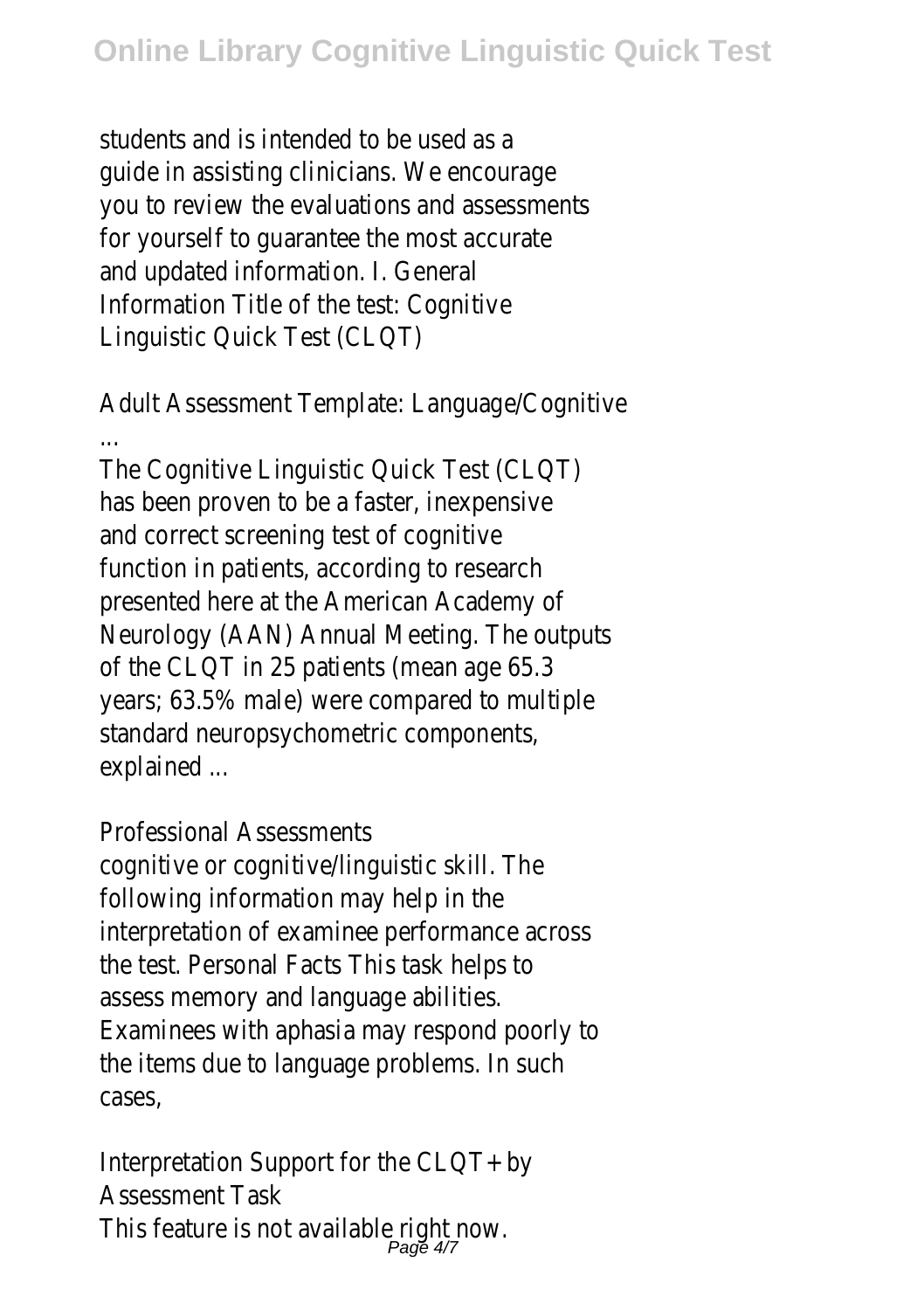Please try again later.

Cognitive linguistic quick test : CLQT (Kit, 2001 ...

Cognitive Linguistic Quick Test, CLQT, and PsychCorp are trademarks in the U.S. and/or other countries, of Pearson Education, Inc. or its affiliate(s). For assessments from Pearson, now including PsychCorp products, dial just one number or visit our new website. 800.627.7271|PsychCorp.com

Cognitive Linguistic Quick Test (CLQT) The CLQT+ (Cognitive Linguistic Quick Test-Plus) is the updated version of the Cognitive Linguistic Quick Test (CLQT), which was designed by leading neurobehavioral researcher and author, Nancy Helm-Estabrooks, ScD, to assist with assessing strengths and weaknesses in five cognitive domains (Attention, Memory, Executive Functions, Language, and Visuospatial Skills).

Cognitive Linguistic Quick Test | Cogat Assessing Cognition using the Cognitive Linguistic Quick Test CLQT is a proven and reliable measure for quickly assessing strengths and weakness in five cognitive domains (attention, memory, executive functioning, language and visuospatial skills). The new "plus" version of this wellestablished assessment allows for an administration path ...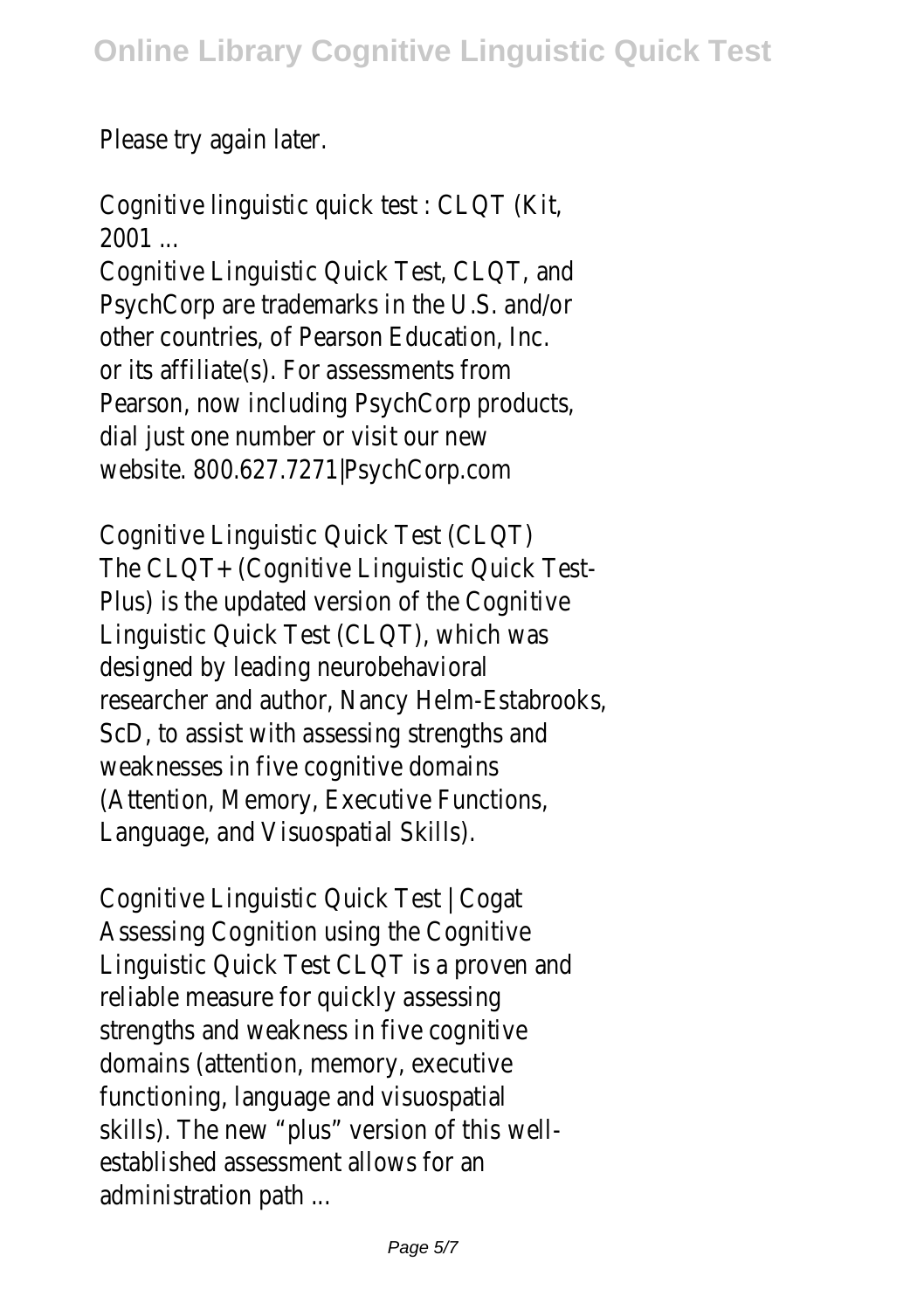CLQT+ Cognitive Linguistic Quick Test-Plus The Cognitive Linguistic Quick Test (CLQT) assists you in quickly determining severity ratings (normal, mild, moderate, severe) for five primary domains of cognition (Attention, Memory, Executive Functions, Language, and Visuo-spatial Skills) and a composite severity rating for adults with known or suspected neurological impairment (e.g., as a result of stroke, traumatic brain injury, or ...

Cognitive Linguistic Quick Test | **SpringerLink** 

The Cognitive Linguistic Quick Test (CLQT) was developed for use with English or Spanish speaking adults with acquired neurological dysfunction, ages 18-89. This individually administered test is designed to gain information about cognitive-linguistic domains, a total composite severity rating and a clock drawing severity rating.

Pin on SLP - Pinterest

Self-awareness of cognitive-communication deficits No awareness Limited awareness (minimal appreciation without specificity)

\_\_Situational awareness (recognition of problem in context, in real time)

\_\_Predictive awareness (able to predict problem; impact of impairments) Findings for Language and Cognitive Communication (check all that apply):